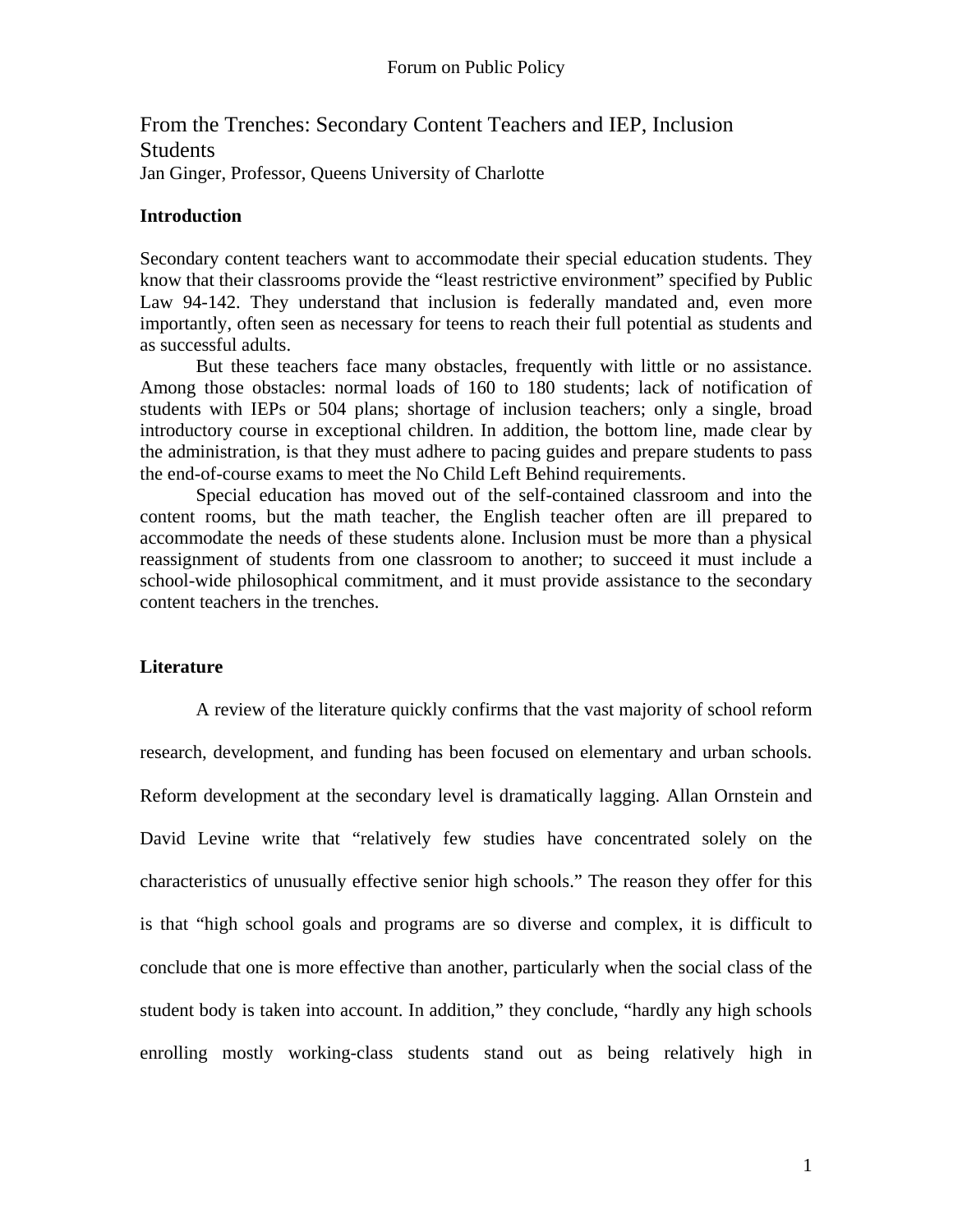achievement" (482). It would appear that the 9-12 of K-12 is largely missing from the past decades' national school improvement debates and reforms.

 Just as effective school research and reforms are more prevalent at the elementary school level, so too are successful inclusion practices (Cole 1997; Banerji and Dalley 1995; Zigmond, et al. 1995). Inclusion programs with impressive gains for students both with and without disabilities are available at the elementary level to serve as reform models. At the secondary level, there are few successful programs, and most are shortlived. Even the most cursory look at the two levels of schooling point to two obvious reasons for the difference: numbers of students and schedules.

 Elementary schools by tradition house lower numbers of students. State mandated teacher-student ratios are lower for the younger grades, and full or part-time teacher assistants provide additional support, allowing for work with small groups or individual students. Additionally, students remain with the same teacher for the majority, if not all, of every school day, providing a close, continuous relationship across all the subject areas.

 The contrast to secondary school numbers is glaring, as six to eight or more elementary schools feed into one high school, which often houses 2500 to 3000 plus students. Higher teacher-student ratios give teachers with a six-block schedule a load of 160 to 180 students. On an A/B days block schedule, the high school teachers only see their students for 90 minutes every other school day and for only one subject. Additionally, teaching assistants are rare at the secondary level, leaving one teacher little time to accommodate individual needs in a class of 30 or more students. Such teacher overload necessarily leads to rationing of attention.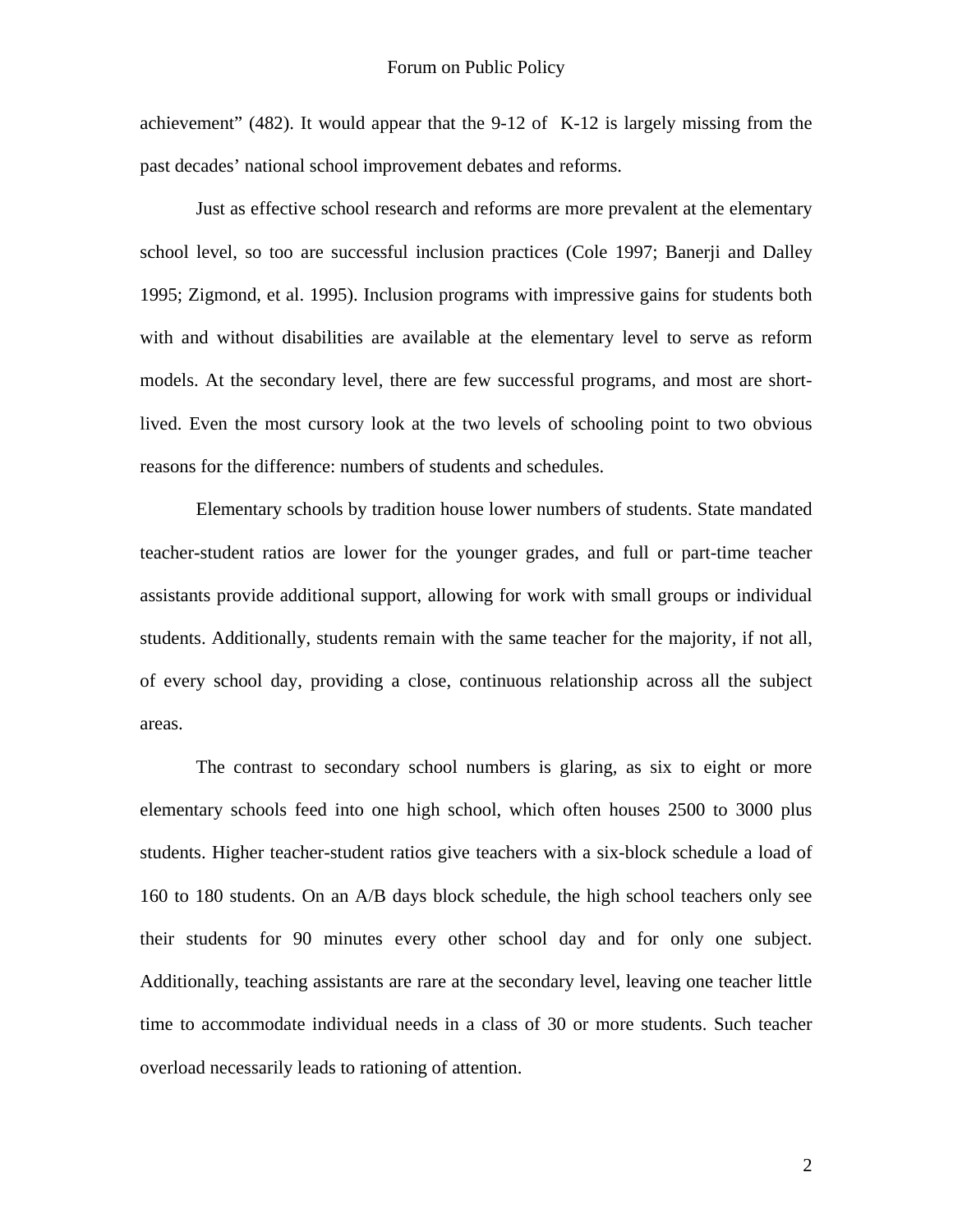The literature describing exceptional learners and inclusion, as well as that describing schools highlighted for inclusive learning practices, shows marked similarities in the criteria essential for implementation of successful inclusion, criteria that cut across all grade levels (Vadasy 2003; Phelps 2003; Bateman 2002; Colling 2003). Four follow.

- 1. Full commitment to the concept of inclusion by the entire educational community: the school board, the district administration, the principals, and the general education and special education teachers.
- 2. In-service training for general education teachers.
- 3. Collaborative planning and teaching.
- 4. Implementation of research-based, challenging teaching practices for all students.

#### **Full Commitment**

 Without total commitment from the entire educational community, full inclusion will not succeed. Much of what passes for inclusion is not. Placing students with disabilities in existing classrooms without modifications in the regular education model and without adequate supports or training for the general education teachers does not constitute inclusion. Nancy Zollers (1999) writes, "Such organizational deficiencies are more characteristic of older special education models such as 'mainstreaming' and school integration than inclusion" (2). The responsibility for inclusion cannot be left to the individual content-area teacher alone. It cannot be viewed as a money-saving device, one that relieves the school of supporting special education classes, but rather the school board must rework budgets to include additional funding for the ongoing in-service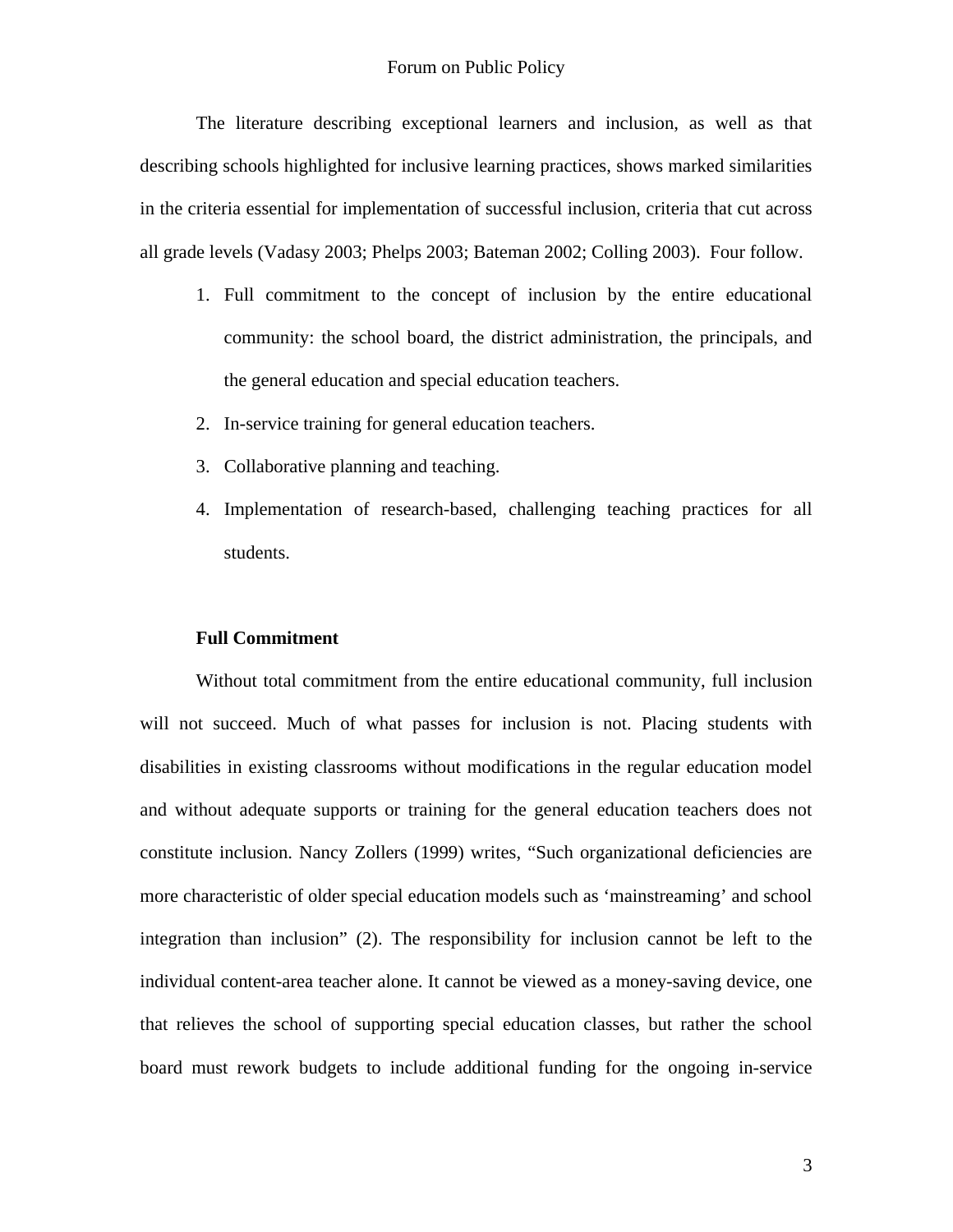training that must accompany it and for the additional special education teachers and material resources it will necessitate. The district administration must then provide for the implementation of the budgeted in-service training and the securing of the additional positions allocated.

The principals, key players who hold critical and challenging roles, must provide the leadership and support essential for carrying out a school-wide philosophy of inclusion. According to Collins and White (2000), "for a school to effectively address the needs of its special education population, the principal must display a positive attitude and commitment to inclusion practices and possess the skills and knowledge to lead the staff to create an inclusive learning environment" (3). Study-after-study reinforces the importance of the principal's role. Concern, however, is raised over the often inadequate training for such a crucial leadership role in inclusion. It is reported that principals spend from 15 to 45% of their time dealing with issues related to special education and yet only seven states require any training in special education for certification as a principal. "A national study of 23 administrator programs and 457 educational administration students found that special education is treated inadequately, if at all, in programs designed to prepare school leaders" (Sirotnik and Kimbell 1994, quoted in Collins and White 2001, 7). Examples of school-level backing and support the principal must provide include assigning students with disabilities evenly among classrooms, and building into the school schedule ongoing time throughout the year for in-service training, collaborative planning, meetings, and conferences (Bateman 2002).

 The teachers, another set of key players, must be included in all stages of planning and implementation. They must not view this as still another top-down dictate or its

4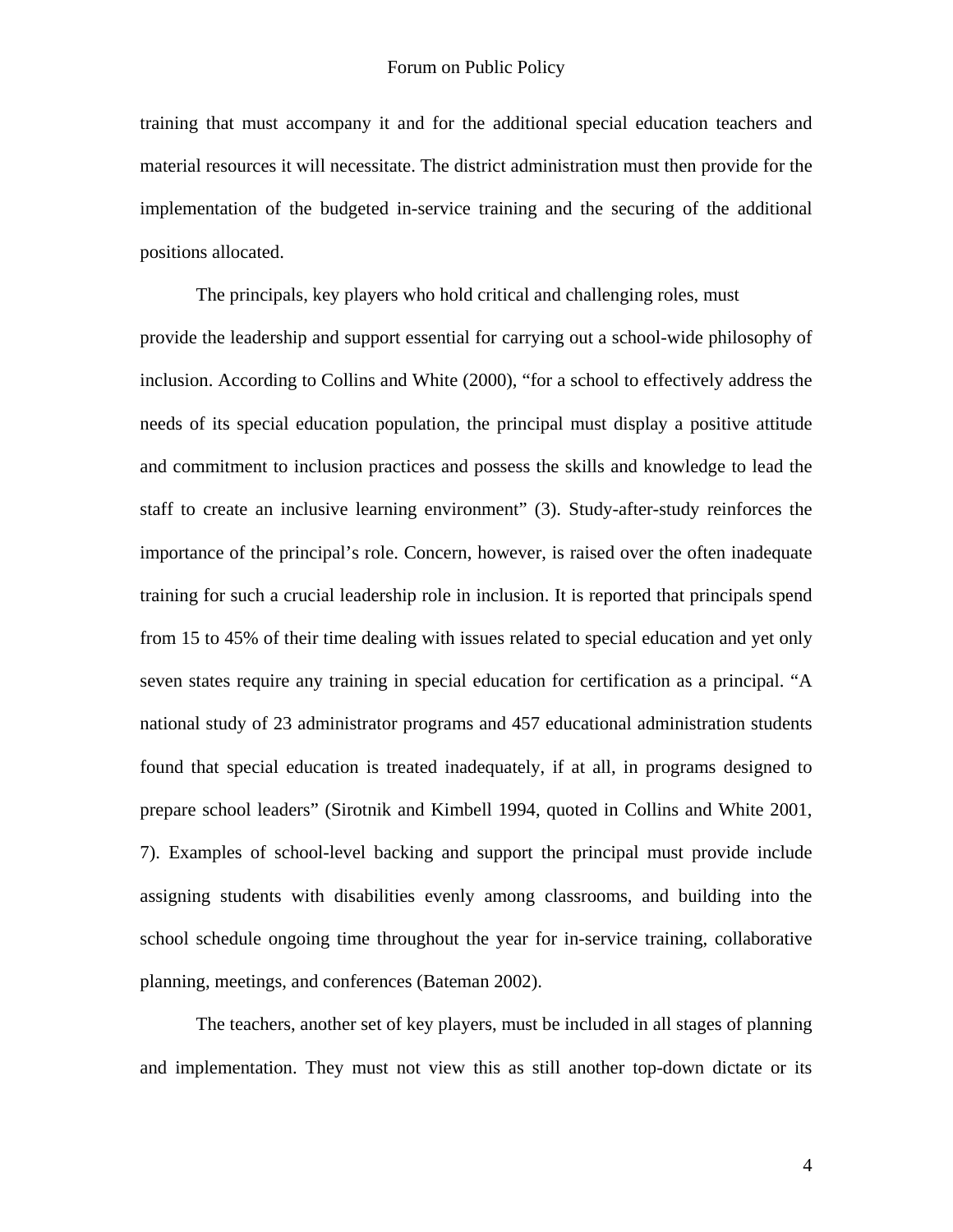success will be severely limited. Following the example of Mather High School in Chicago, Illinois, a school "cited for superior efforts to comply with federal special education laws," new teachers must understand the school-wide inclusion philosophy and fully commit to it prior to their hiring (Duffrin 2002).

## **In-service Training**

 The importance of in-service training for general education teachers, criterion two, cannot be over emphasized. Secondary content teaches feel competent to teach their subject areas to students without disabilities, but less prepared to address the needs of inclusion students. Again, pre-service training is a concern. Not all undergraduate teacher education programs require coursework in special education, and those that do most often offer a general exceptional-child-101-type course. These tend to be so broad that the curriculum becomes little more than "the disability of the week." Also, because the coursework is completed pre-service, the content is theoretical, with no opportunity for concurrent practical application. In-service training must include not only a review of the history, the terms, and the legal requirements of special education, but it also must focus on the specific disabilities of students in a specific teacher's class. Trainers must listen to what the teachers say they need to know and adapt their training to meet those needs. Workable strategies must be provided, and follow-up to critique and answer questions about implementation is essential (Bateman 2002). Joyce and Weill (1996) stress the importance of ongoing support following any introduction to new methods of teaching if implementation is to be successful. Training in teaming for collaborative planning and teaching is another important component of the in-service instruction. In schools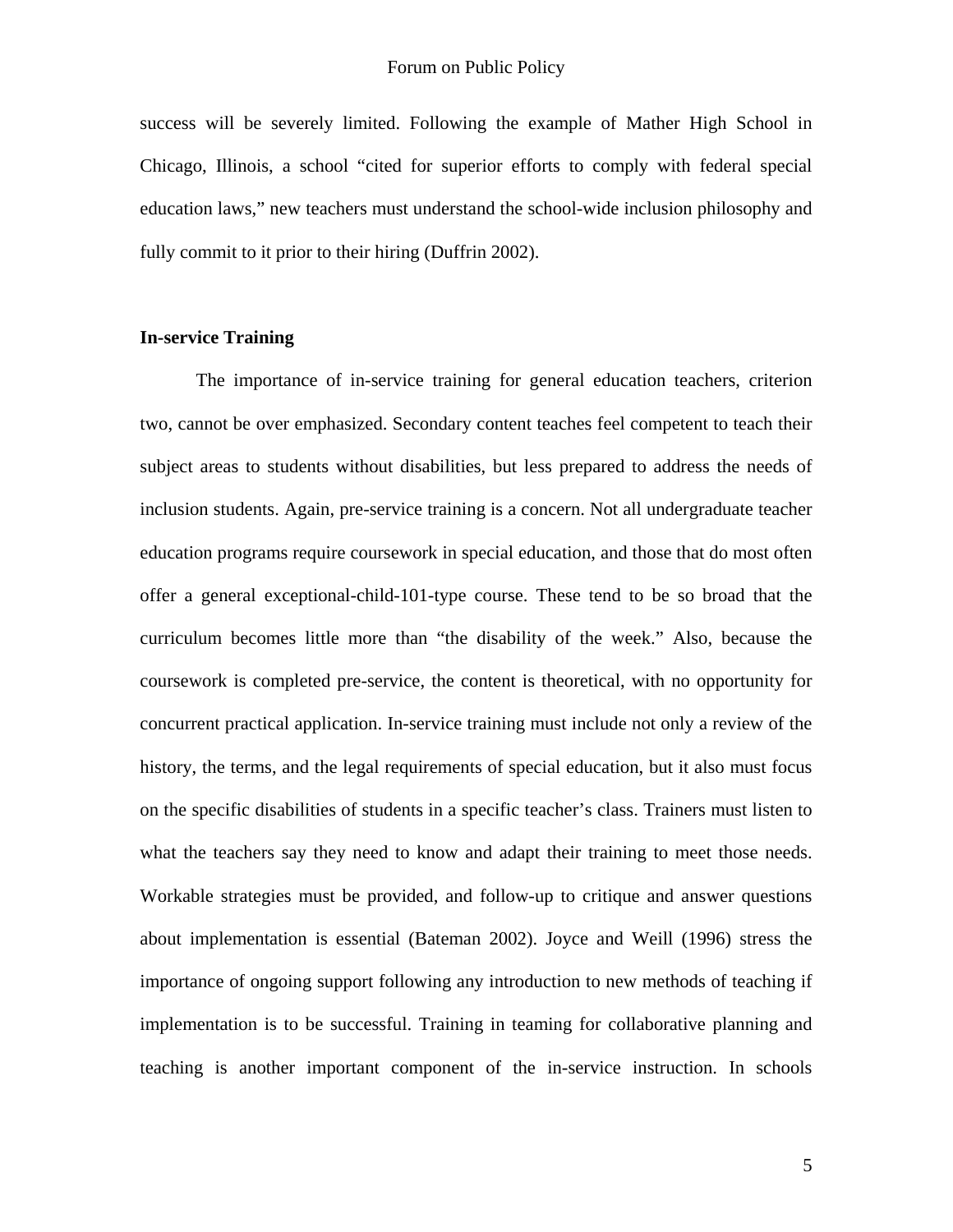committed to inclusion, in-service cannot be an optional extra that only the committed attend, but it must be an expectation for everyone.

#### **Collaborative Planning and Teaching**

 The third criterion for successful inclusion, collaborative planning and teaching, receives unanimous support in the literature. The authors of a final evaluation report on training for inclusive education wrote, 'for inclusion to be successful, all members of the educational community need to work together to provide wrap-around services for students." They continued, "One teacher alone in a classroom cannot hope to accommodate the educational needs of 20 to 30 students exhibiting a wide range of academic ability, physical skill, and behavioral appropriateness. Inclusion demands a team effort with on-going support for the teacher" (Colling 2003, 39). A virtual library of resources is available to aid in professional collaboration, and IDEA-04 mandates it.

 The shortage of general education teachers in some regions of the United States and the shortage and continued projected shortage of special education teachers throughout the country exacerbate this issue (Ornstein 2006). Inadequate numbers of special education teachers mean unreasonable responsibilities for those on staff, impossible student loads. Practicing content teachers this author works with report they are often not even notified until well into the academic year of students on their class lists who have IEPs or 504 plans. They are told that though they have inclusion students and should have an inclusion teacher to assist them, those inclusion teachers are not available and they will just have to handle it on their own. Or they are told that an inclusion teacher will come into their classes, but only for the block. They are instructed to give the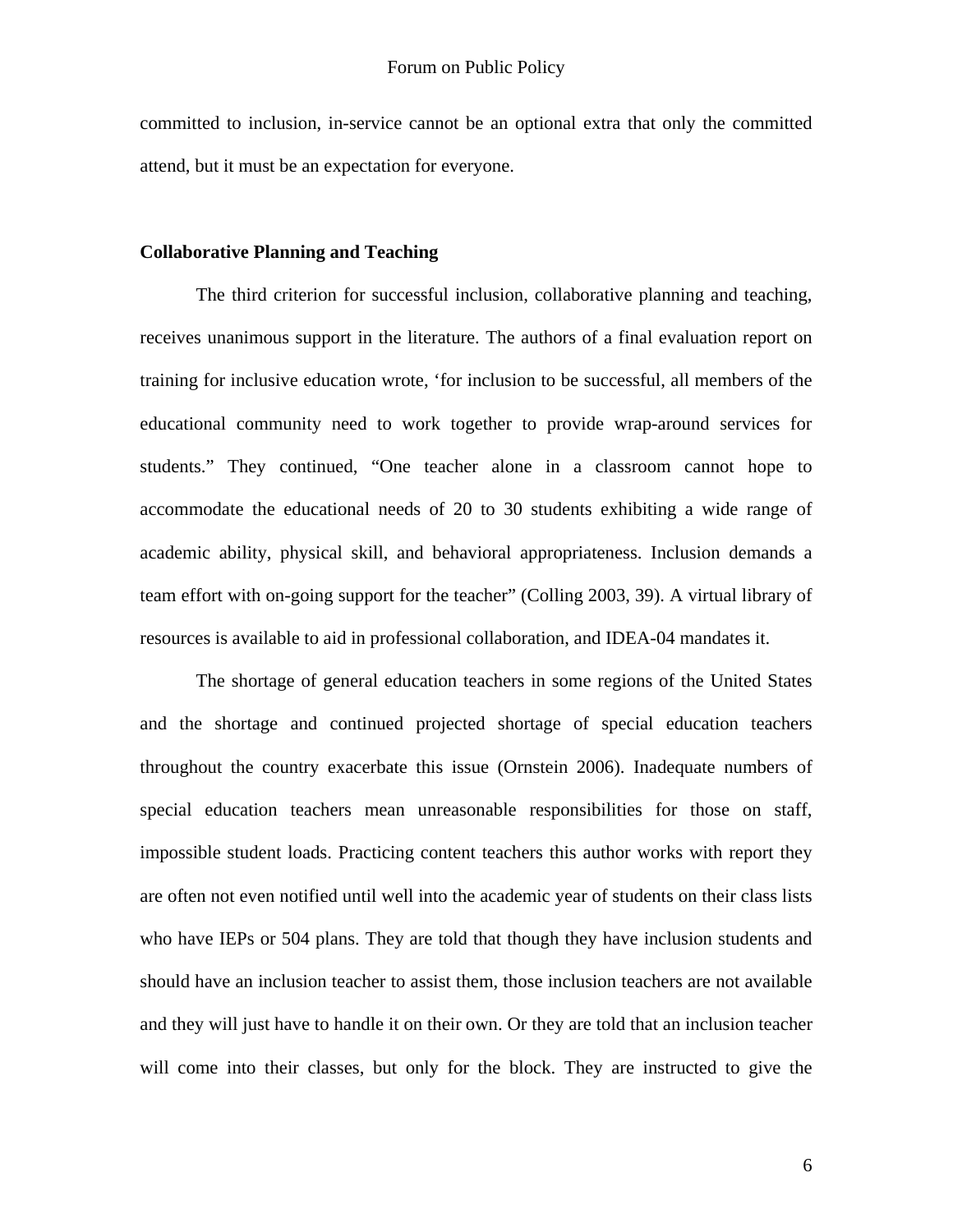inclusion teacher a copy of their lesson plan when she arrives and she will help the students with disabilities as she can. This is not collaborative planning or teaching; indeed, it lowers the professional status of the special education teacher to that of paraprofessional serving in a general education classroom.

 When IEPs and 504 plans are finally provided to content teachers, they attempt to comply with the requirements. Their success depends on the number of total students they have in that block, the ability level, the classroom management issues, as well as the number of disabled students in the block requiring accommodations. Additional time on quizzes and tests, photocopied class notes, and front row seating are accommodations easily made; other accommodations may or may not be made.

 General education teachers and special education teachers generally have widely varied perspectives on students and on instructional methods.

 As Cuban (1984) noted, general education teachers at the secondary level tend to be subject-focused and teacher-centered, whereas teachers of students with disabilities tend to be more student-centered. The experience and training of general education teachers has focused on ways to help students learn a specific subject: how to understand algebra, how to learn to write well, how to communicate, how to use a calculator. In contrast, the training of teachers of students with disabilities often centers on methods for ensuring student success by adapting instruction, altering curriculum, and so forth. (Cole 1997, 8)

Only with adequate time for planning and teaching as a team can inclusion students benefit from the wedding of the two approaches.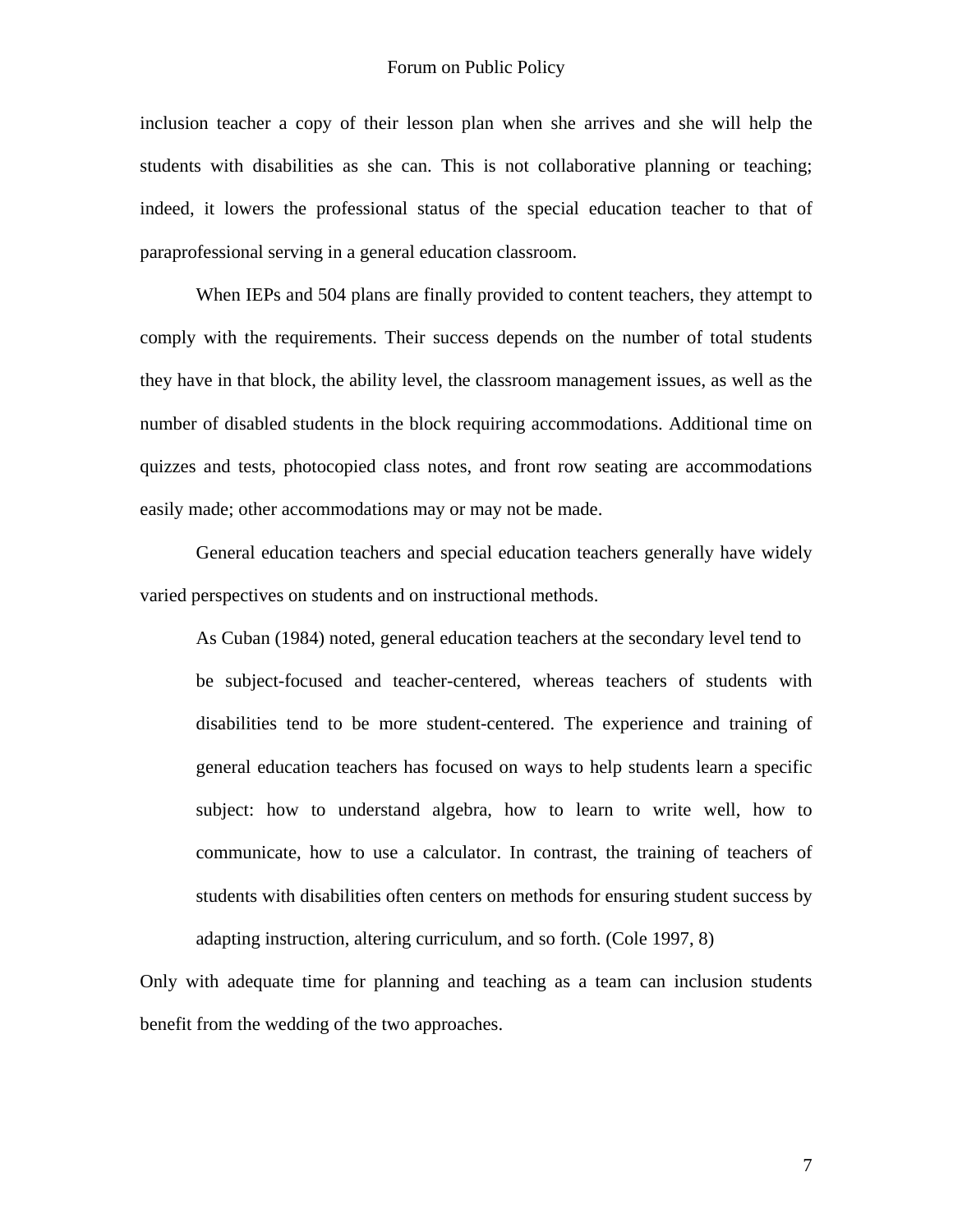With both collaborative planning and teaching, the needs of all students within the class can be met. Without it, the secondary content class lives down to the stereotypical dumping-ground designation, the one that so often passes for inclusion and perpetuates its bad reputation.

 This problem is further compounded in high schools with high concentrations of disabled students. The release of school districts from court-mandated desegregation has certainly contributed to increases. Elizabeth Duffrin (2002), in her article "Special Education Enrollment Grows more Lopsided," gave an example in the Chicago schools. In 2002, Austin High School, located in the impoverished west side, had 40% of their freshman class categorized as special education students. While Northside College Prepatory High School, located in the more affluent north side, had only 3%, a total of seven students, designated special education students. She noted, "It's a stark contrast illustrating a disturbing trend. As numbers of disabled students rise, they become increasingly segregated in the most troubled schools."

## **Implementation of Research-based, Challenging Practices**

 The final criterion for successful inclusion is implementation of research-based, challenging practices for all students. Since the publication of *A Nation at Risk* in 1983, the national debate on education has produced a plethora of studies and reports on best teaching strategies. Such pedagogical practices as involving students in critical thinking, using high-order questioning, helping students link new knowledge to prior learning, and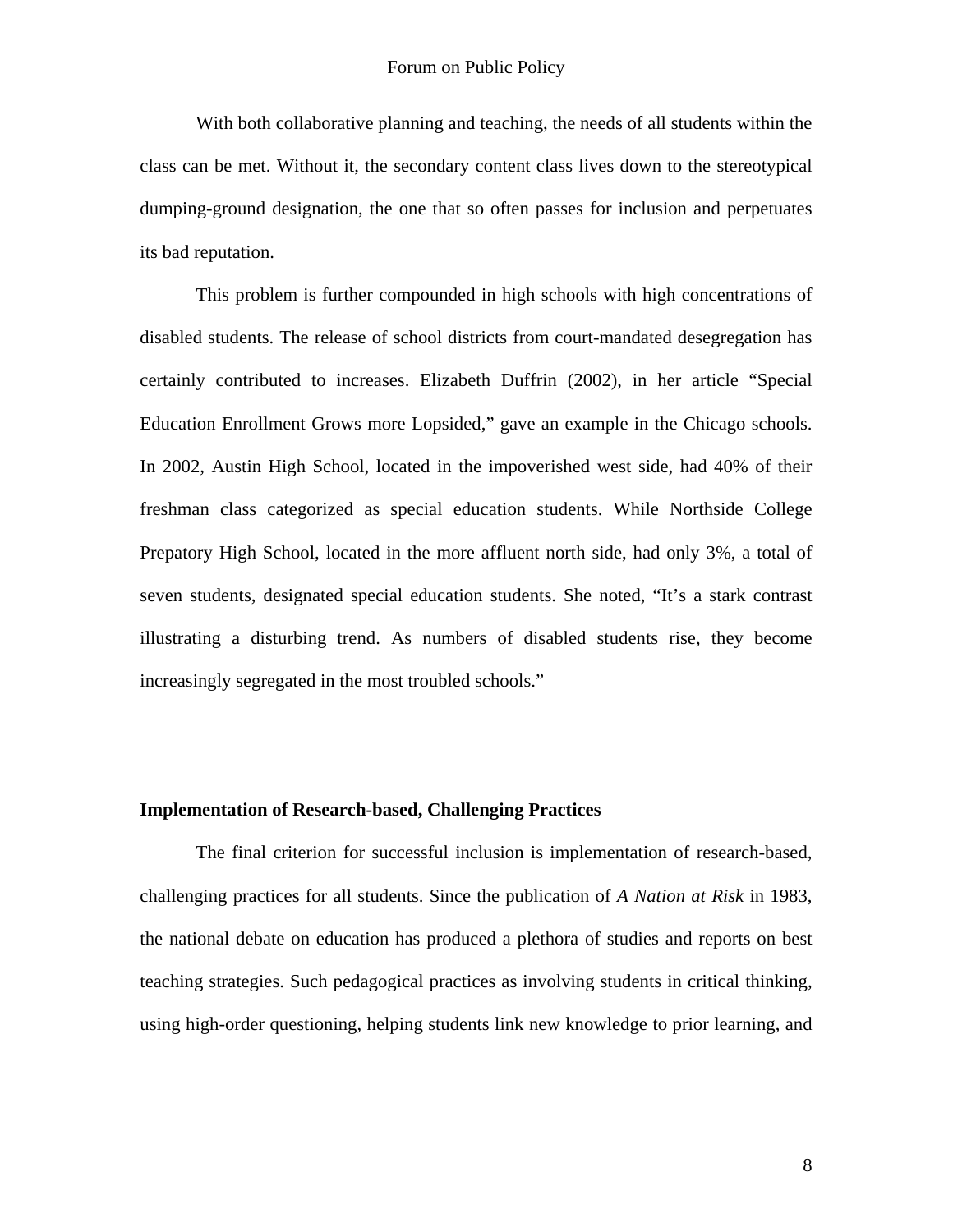engaging students in active learning and metacognition have received widespread support as research-based, challenging practices.

 Not surprisingly, higher-level cognitive learning strategies are more prevalent in secondary schools located in affluent areas and in courses for Advanced Placement and International Baccalaureate students. According to Ornstein and Levine (2006) the "emphasis on passive learning of low-level skills seems particularly pervasive in schools with concentrations of working class students and low achievers" (480). Those very schools seeing increasing concentrations of disabled students.

 The same authors address obstacles that must be overcome in moving cognitive learning into lower-socioeconomic schools. These include "the preference many students have developed for low-level learning, teachers' low expectations for low achievers, and the high financial cost of effective instruction that emphasizes cognitive development" (Ornstein 2006, 480).

 One of the few school reform studies at the high school level that incorporates inclusion students was conducted by the Research Institute on Secondary Education Reform for Youth with Disabilities at the University of Wisconsin-Madison and included four United States high schools. "School reform practices in these schools [were] aligned with specific research criteria developed to highlight authentic and inclusive learning practices for all students." Authentic learning practices were described as those which "involve students in using disciplined inquiry (e.g., problem-solving processes) to construct in-depth knowledge" (Phelps 2003, 1).

Common features of the four high schools were: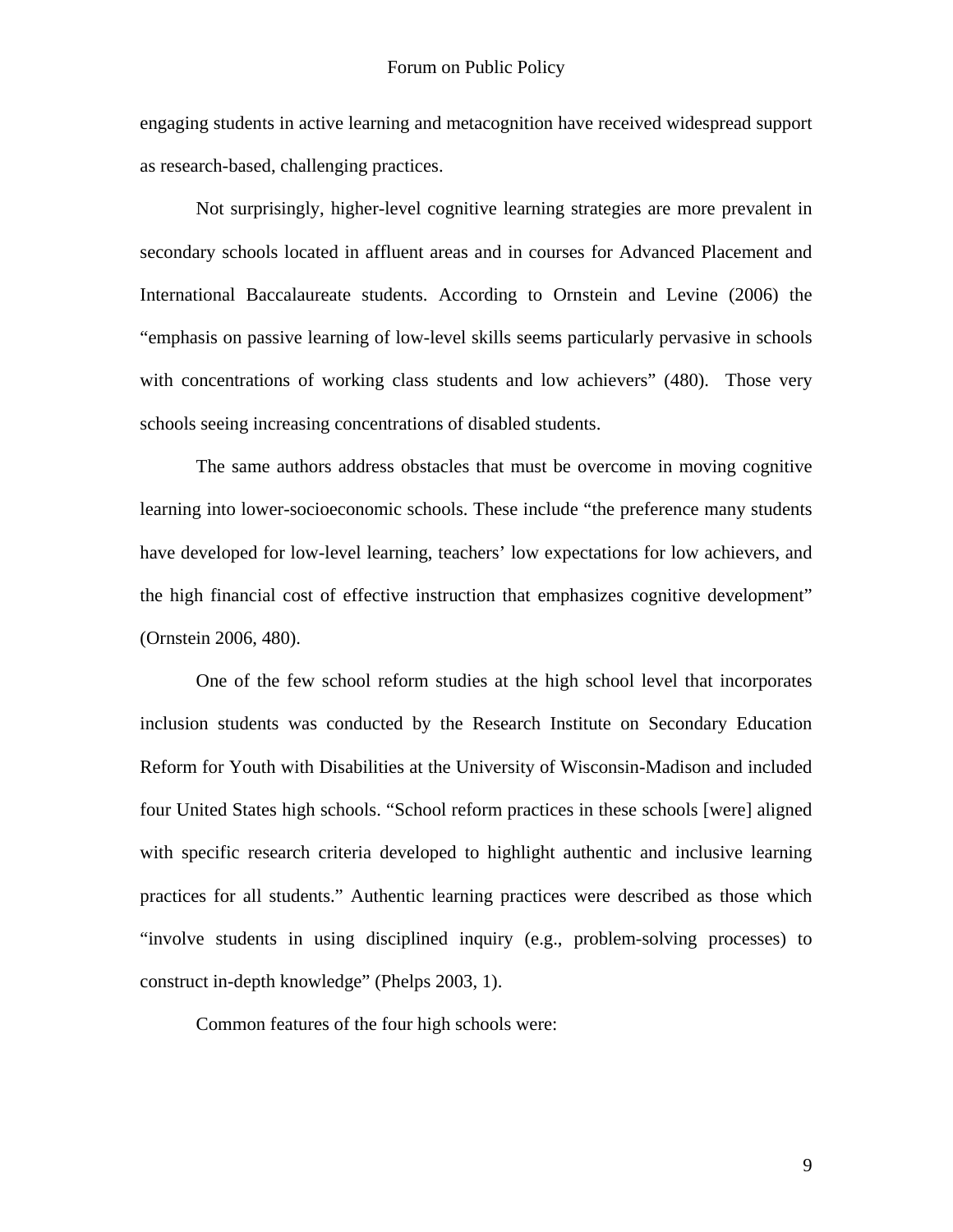- 1. [They] included students with disabilities and maintained a focus on authentic and challenging academic standards—seeing neither as mutually exclusive nor competing.
- 2. More than a marketing or political tagline for school improvement efforts, these strategies are reflected in what students and teachers do each day as part of their graduation portfolio, internship, community service project, or professional learning community (Phelps 2003, 2)

The results of this study show strong support for implementation of researchbased, challenging practices for all students. One major finding in particular points to the success of these practices.

Teachers using more intellectually demanding instructional tasks (e.g., requiring analysis and interpretation) receive work from both disabled and non-disabled students that is more authentic. In samples of students' work on 35 teacherdeveloped tasks, 62% of students with disabilities produced work that was the same, or higher, in quality than that produced by their nondisabled peers. With more challenging instructional tasks, students with disabilities performed better than both students with and without disabilities who received less demanding assignments (Phelps 2003, 3).

#### **Impediments to Program Success**

 Just as there is consensus on what is needed to create and sustain successful inclusion programs, there is also general consensus on three major impediments to these programs. The first is change in personnel in the school. Ambitious inclusion program reforms are usually the vision of and spearheaded by one leader or a small group of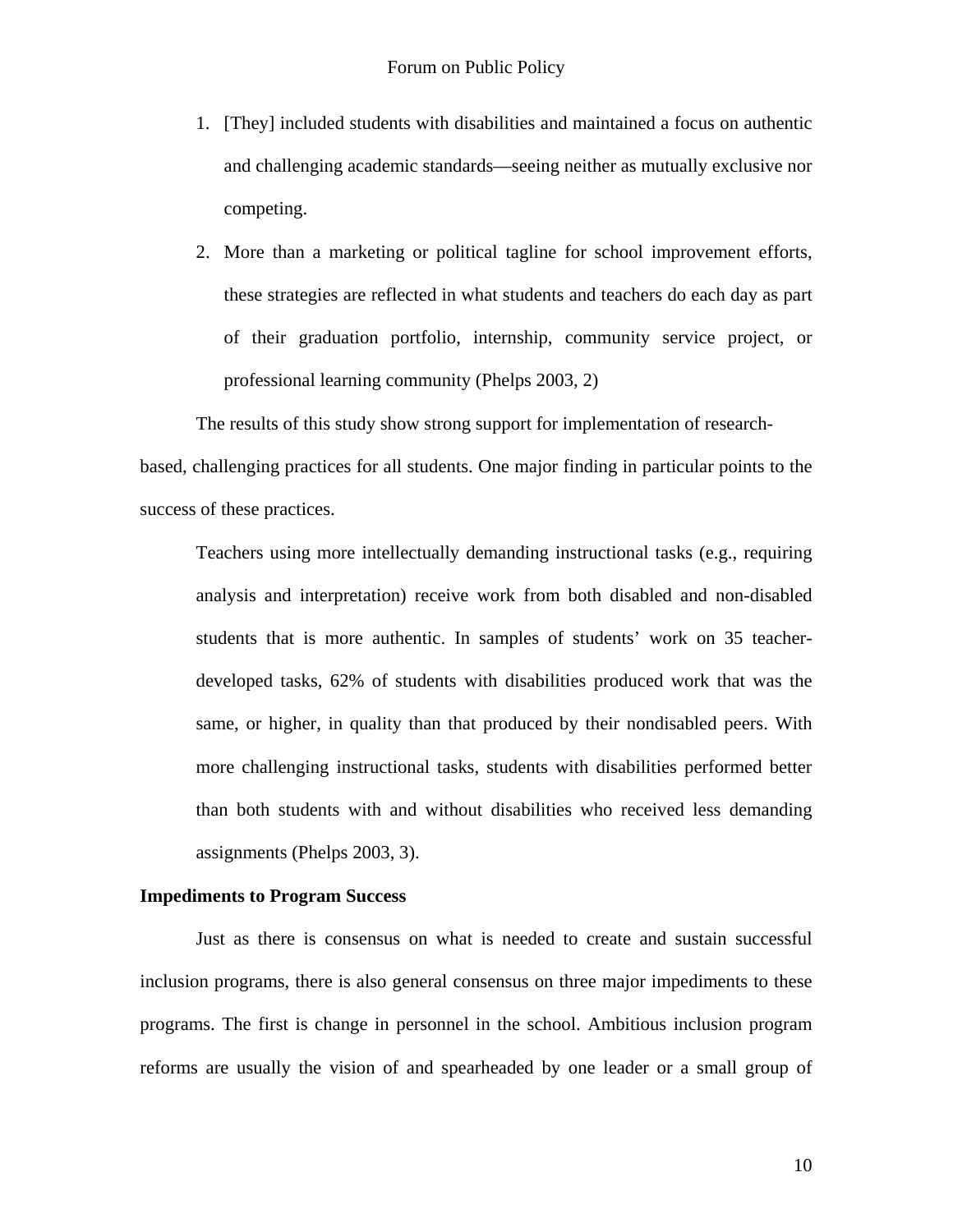leaders. Once up and running, and sometimes even prior to full implementation, retirements and turnover of the original committed staff members cause termination of the programs. The needed full commitment of the entire educational community is difficult to sustain, even with careful hiring in individual schools.

 The second impediment to success involves funding. Several programs begun with grant money witnessed the demise of their successful innovations with the end of the grant. Federal, state, and district funding for programs is also problematic as priorities change, new mandates are received, or as committed funding is not forthcoming. The 1975 commitment to fund 40 % of the average per pupil cost for every special education student is the prime example of the latter. "In 2004, the federal government [was] providing local school districts with just under 20% of its commitment rather than the 40% specified by law, creating a \$10.6 billion shortfall for states and local districts" (NEA). As Congressman Charles Bass, Republican of New Hampshire, so famously stated in 1998 before the House of Representatives hearing on special education funding, it "is indeed the mother of all unfunded mandates in this country." Not only does this place a heavy financial burden on local communities, but it also denies full educational opportunity to students both with and without disabilities.

 The third and final impediment to the few highlighted secondary inclusion programs is the No Child Left Behind Act of 2002, President George W. Bush's educational reform initiative. This is still another under-funded mandate that vies with special education programs for money, and exerts "more federal influence on local public schools than at any time in the previous thirty years" (Ornstein 2006, 217). In addition, it,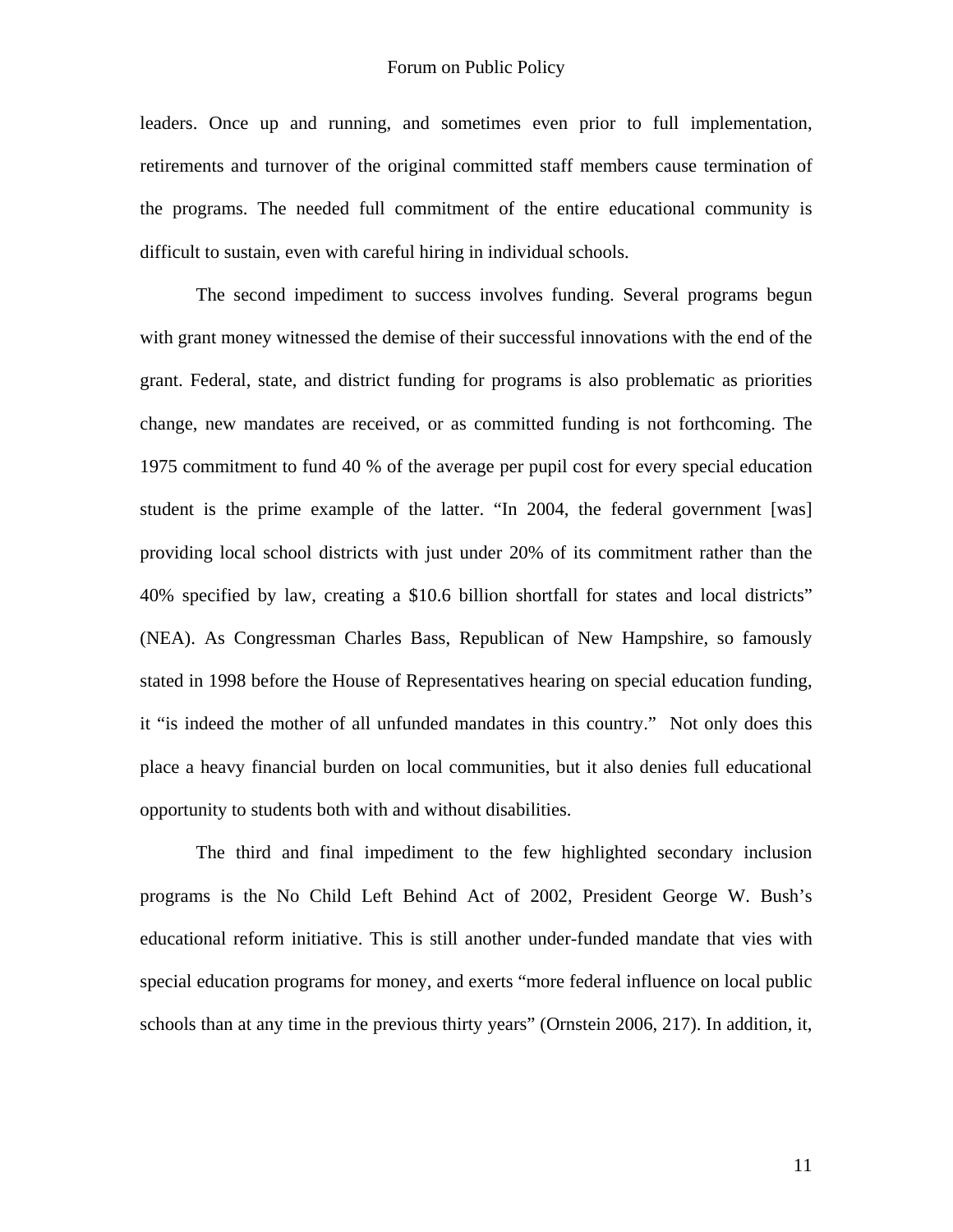along with the business model call for accountability, has reshaped curriculum. Larry Cuban, writing in *School: The Story of American Public Education* points out:

The few studies that have been done about teaching and learning in actual classrooms before the 1980s and since confirm that dominant patterns of teachercentered instruction in both elementary and secondary schools have remained stable. If anything, the impact of standards-based performance and accountability for test score improvement has hardened these traditional teaching practices. Once-flourishing progressive classroom approaches such as portfolios, projectbased teaching, and performance-based testing that blossomed between the mid-1980s and early 1990s, for example, have since shriveled under the unrelenting pressure for higher test scores (2001, 179-180)

 The No Child Left Behind Act initially gave hope to some special education advocates because it would hold schools accountable for the progress of their exceptional students. However, the reality of its implementation has largely dashed the original hopes. With the additional pressure on districts, principals, and teachers to measure progress by assessing students on a single standardized test, research-based, challenging teaching practices have given way to teaching to the test. So-called pacing guides have been created in some districts to tell teachers exactly what to teach, exactly how long to teach it, dependent on how many test questions cover that content, and even, exactly what to say and do while teaching it—scripted lesson plans. The pace must be maintained, no matter the mastery of the content, and problem-solving and higher-order thinking strategies, too time intensive, have given way to memorization of facts, for both disabled and nondisabled students.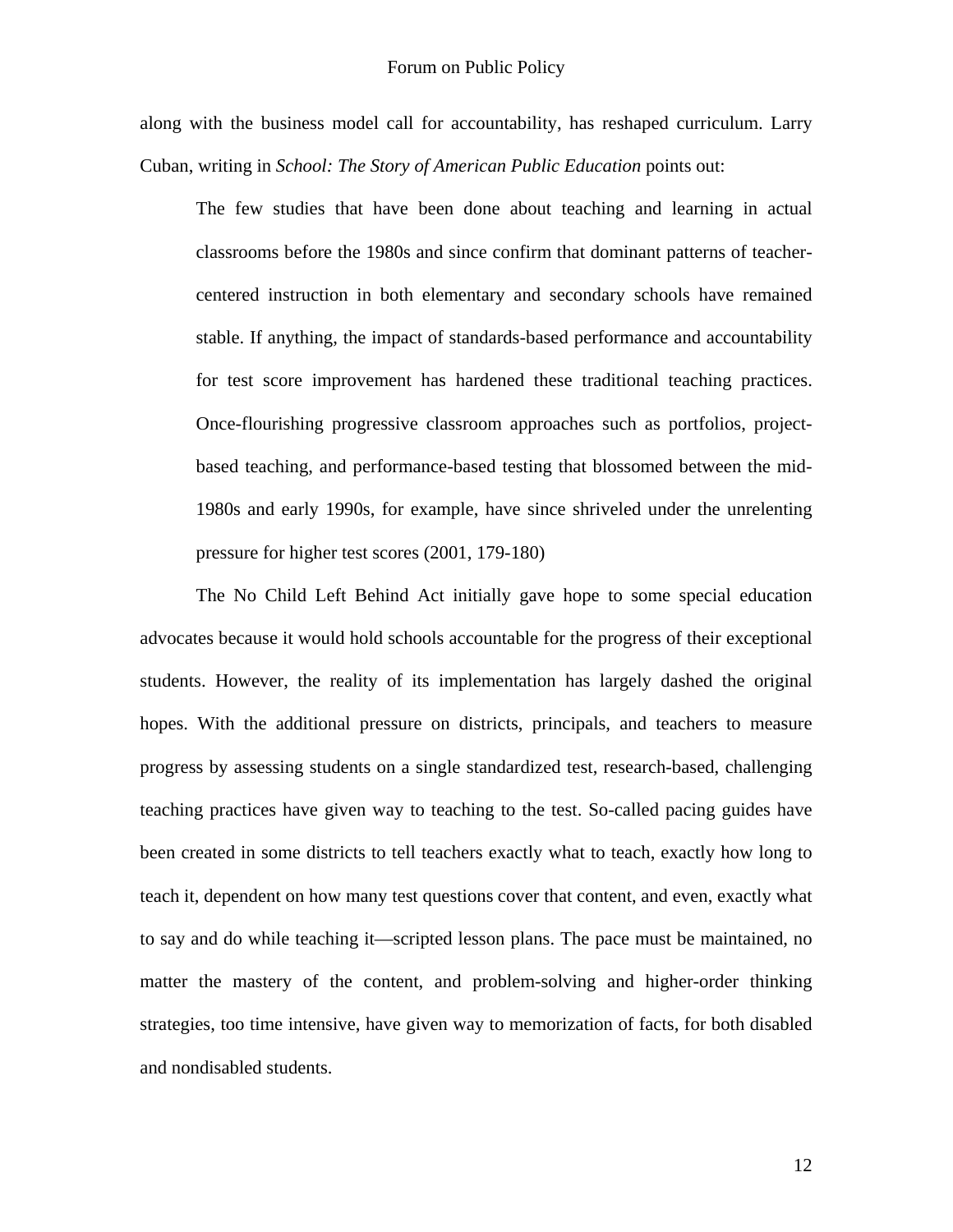School-wide inclusion philosophy has morphed to a school-wide testing philosophy. What has been learned about successful high school inclusion learning seems to have been relegated to history, to still another fad that passed through the schools a few years back. And, the special education inclusion students continue to be assigned to unaided content teachers.

 These major impediments to successful inclusion programs, changes in school personnel, curtailment of funding, and the emphasis on testing with No Child Left Behind, have sounded the death knell for nearly all of the few successful secondary programs found in the literature.

 East Lake High School in Seattle, Washington, was a project school described as one that "implemented processes and instructional interventions designed to support the full inclusion of students with disabilities throughout the school community." Practices included all of those deemed best practices: "collaborative planning among general and special education staff…as well as supports needed by general education teachers…[and] research-based practices to support inclusion." The school was led by a principal "who was fully committed to the concept of full inclusion and selected classroom teachers who were also supportive of this goal" (Vadasy 2002, 3).

 This project funded by the U.S. Department of Education Office of Special Education Programs, however, was short lived. The grant report noted one cause as "major staff changes, including the imminent retirement of the principal, and turnover in special education staff who were key players in the school's inclusion model." The report concluded, "only one year after the federal grant ended (which supported the Inclusion model), the program was no longer being implemented" (Vadasy 2002, 4).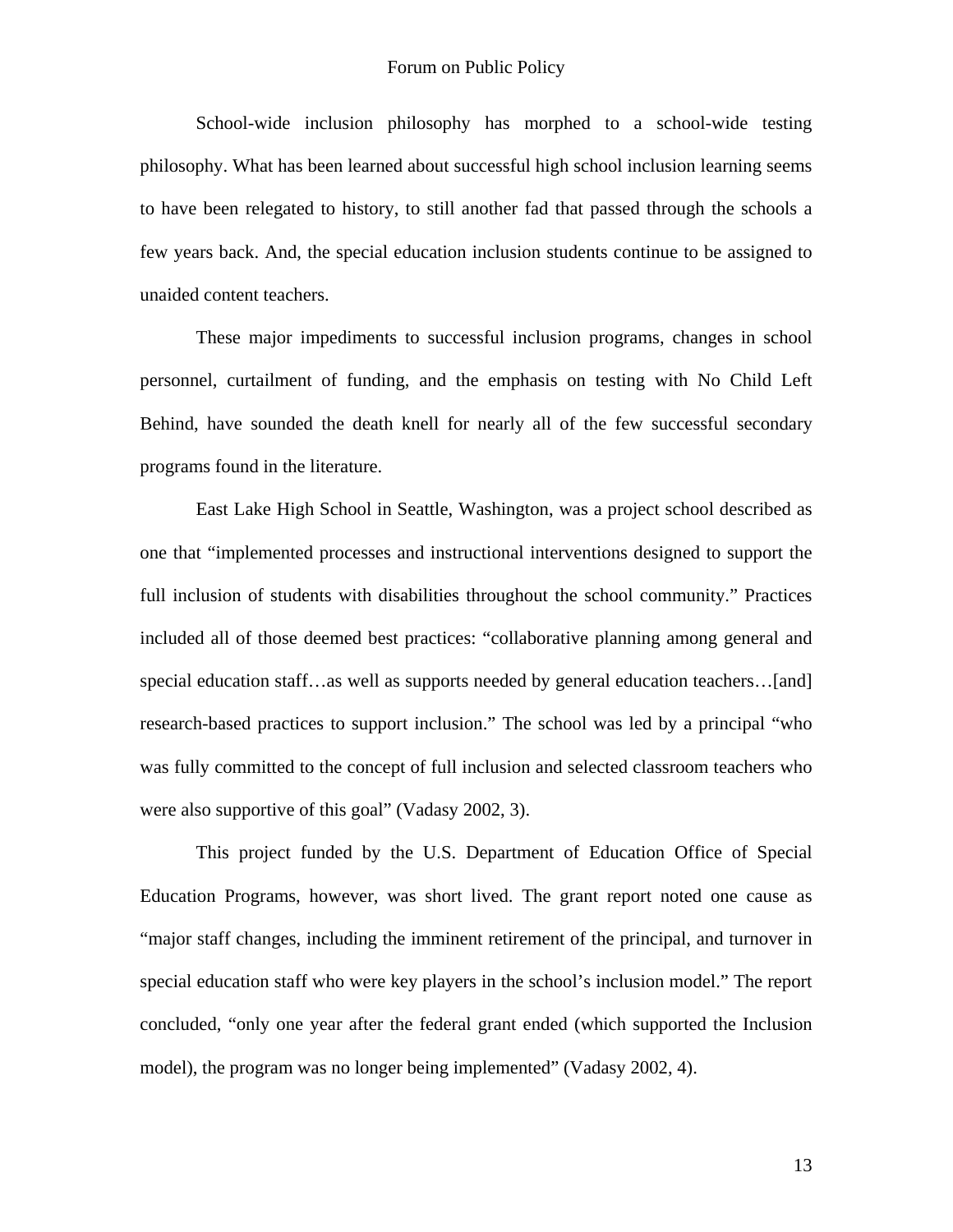The University of Wisconsin-Madison study of four successful inclusion high schools noted the threat of similar problems.

At three of the four sites, the school's vision was created by a local leader or a small group of leaders some 5-10 years ago. Full implementation, along with efforts to maintain the vision and associated practices, have been constrained by the turnover in school leadership, the recent emphasis on state standards and high stakes assessment, and, in some cases local and state funding. Since state assessments generally use paper and pencil, closed-response items, teachers and principals view state assessments as significant threats to authentic and inclusive learning practices (Phelps 2003, 3).

## **Conclusion**

 In the thirty years since the enactment of Public Law 94-142, research studies have demonstrated components essential to sustaining successful inclusion programs: full commitment to the concept of inclusion by the entire educational community, in-service training for general education teachers, collaborative planning and teaching between general education and special education teachers, and implementation of research-based, challenging teaching practices for all students.

 With all four of these, programs can and do succeed. However, the number of successful secondary school programs, never great, is diminishing rather than expanding, attributable to the lack of continuing full commitment by necessary personnel, lack of sustained funding, and the change of priorities brought about by the bottom-line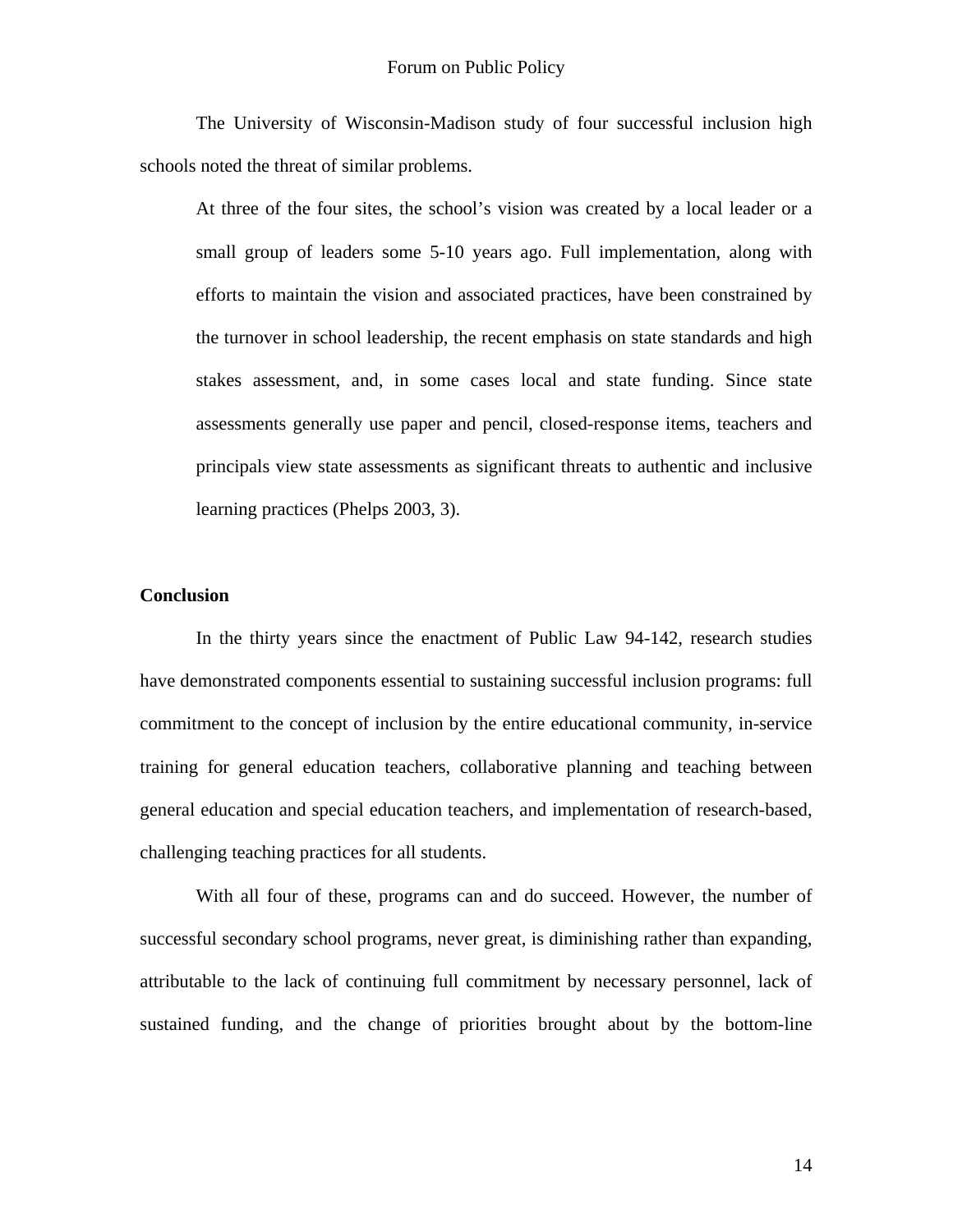accountability of No Child Left Behind. Once again we seem to be losing ground in this

ongoing evolution to full inclusion.

 Special education has indeed moved out of the self-contained classroom and into the content rooms, but the math teacher, the English teacher are, decades later, still ill prepared to accommodate the needs of these students alone. For inclusion to succeed, assistance must be provided to the secondary content teachers in the trenches.

# **References**

- Bass, C. 1998. *First things first: Review of the federal government's commitment to funding special education.* Hearing before the Committee on Education and Workforce, House of Representatives, One Hundred Fifth Congress, Second Session. May 13, 1998. [http://commdocs.house.gov/committees/edu;](http://commdocs.house.gov/committees/edu) accessed January 20, 2006.
- Bateman, D. and C. Bateman. 2002. What does a principal need to know about inclusion. Excerpted from *A Principal's Guide to Special Education.* Arlington, VA: Council for Exceptional Children, 2001. ERIC, ED473828.
- Cole, C. and J. McLeskey. 1997. Secondary inclusion programs for students with mild disabilities. *Focus on Exceptional Children.* 29 (6). Academic Search Premier, Item Number: 9703252602.
- Colling, K., M.S.E. Fishbaugh, and M. Hermanson. 2003. The Montana training for inclusive education (TIE) final evaluation. In *Rural Survival*. Proceedings of the Annual Conference of the American Council on Rural Special Education. Salt Lake City, UT: March 20- 22, 2003. ERIC, ED476201.
- Collins, L. and G. White. 2001. *Leading inclusive programs for all special education students: A pre-service training program for principals.* Presented in Poster Session at American Education Research Association. Seattle, WA: April 10-14, 2001. ERIC, ED456604.
- Cuban, L. 2001. The bottom line: Introduction. In *School: The story of American public education,* ed. S. Mondale and S. Patton, 174-182. Boston: Beacon Press.

Duffrin, E. 2002. Model inclusion at Mather High. *Catalyst.* [http://www.catalyst-](http://www.catalyst-chicago.org/) chicago.org; accessed January 19, 2006.

Duffrin, E. 2002. Special education enrollment grows more lopsided. *Catalyst.* [http://www.catalyst-chicago.org'](http://www.catalyst-chicago.org/) accessed January 19, 2006.

Joyce, B. and M. Weil. 1996. *Models of teaching*. 5<sup>th</sup> ed. Boston: Allyn and Bacon.

NEA. *Special education and the Individuals with Disabilities Education Act.* [www.nea.org/specialed;](http://www.nea.org/specialed) accessed January 20, 2006.

Ornstein, A.C. and D.U. Levine. 2006. *Foundations of education*. 9<sup>th</sup> ed. Boston: